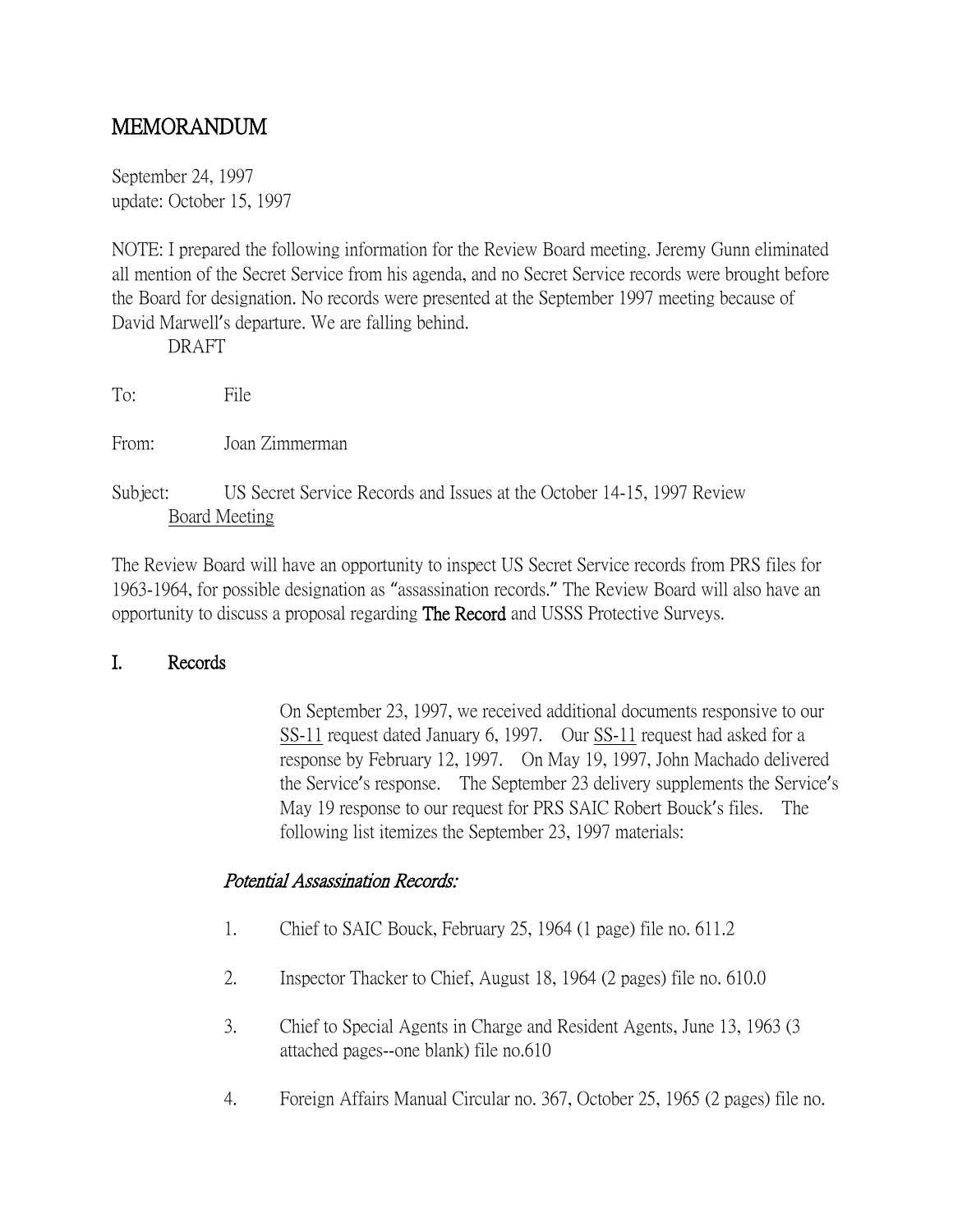610.0

- 5. SAIC Strout to SAIC Behn, September 26, 1963 (1 page) file no. 622.32
- 6. John E. Campion to Chief, March 4, 1964 (1 page) file no. 123.0
- 7. Chief to SAIC Behn, July 9, 1997 (1 page) file no. 511.0
- 8. SAIC Bouck to Chief, January 2, 1963 (6 pages) no file no. with 4 Attachments as follows:

Attachment #1: Memorandum for Dr. Fubini, December 12, 1963, 14 pages Attachment #2: To Commanding General, December 19, 1963, 5 pages

Attachment #3: Memorandum for Dr. Sproull, December 26, 1963, 9 pages

Attachment #4: Proposed Staffing Requiements, January 2, 1963 (NOTE: January 2, 1964?), 5 pages

## Records Not Believed Related (NBR):

From OPO-85-0001 #30:

- 9. SAIC Bouck to Chief (Attn: Mr. Lemons), July 30, 1964, 2 pages
- 10. SAIC Bouck to Chief (Attn: Inspector Krill), August 7, 1964, 3 pages
- 11. SAIC Bouck to Chief, November 9, 1964, file no. 516.0, 2 pages
- 12. SAIC Bouck to Chief, August 24, 1964, no file no., 3 pages
- 13. SAIC Bouck to Chief, August 20, 1964, file no. 516.0, 1 page
- 14. SA Pine to SAIC Bouck, April 25,1964, CO-2-37145, 1 page

From OPO-85-0001 #20:

- 15. SAIC Bouck to SAIC Behn, October 9, 1964, file no. 622, 2 pages
- 16. Bayly Rogers to Robert Bouck, n.d., no file no., 1 page
- 17. John E. Campion to Chief, October 2, 1964, file no. 622.1, 1 page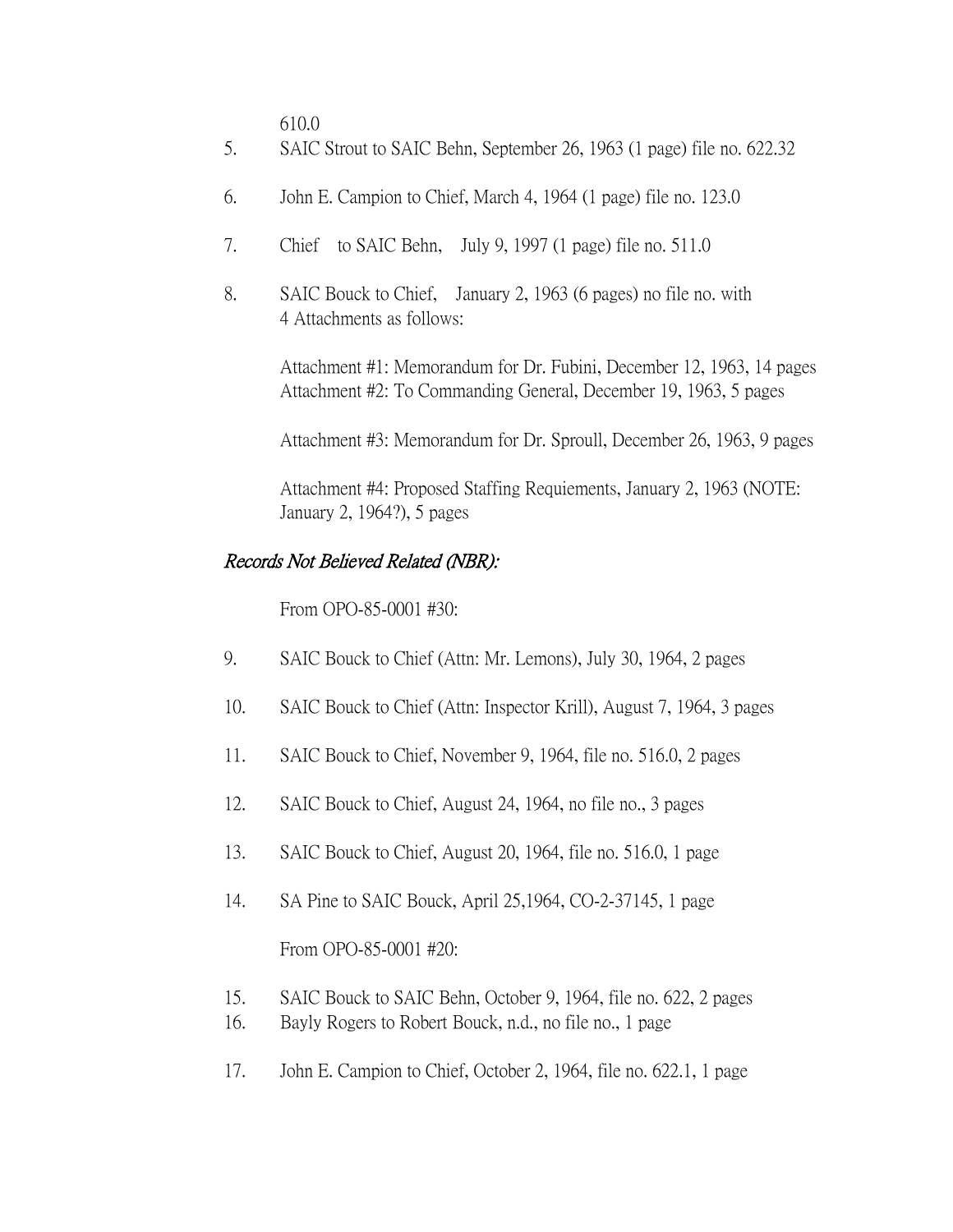USSS Records-Board Mtg. October 14, 1997 Page 2

No inventory reference on the following:

- 18. SAIC Geiglein to Chief, November 30, 1964, file no. 610.0, 2 pages
- 19. SAIC Geiglein to Chief, November 30, 1964, file no. 610.0, 2 pages

#### II. Issues

#### A. The Record

This issue is related to the pending appeal on the Dinneen documents. The Review Board might propose that the Secret Service place its volumes of The Record for the 1960-1965 period in the Textual Reference Section at NARA along with the volumes for 1938-1959. Those old volumes have been open to the public for at least 20 years. The Board might suggest that the Service take two months to copy the material it needs before placing these volumes in the Textual Reference Section. If the Service responds that it does not wish to place its volumes of The Record at the Archives, the Board can designate the opening section of each volume (1960-1965) entitled "Protection of the President" assassination records and set a deadline for review.

### B. USSS Protective Surveys

My memo provides the history of the Board's decisions and the Secret Service's actions on these documents. If the Board determines that it does not wish to take any further action on these surveys, my understanding is that they will remain at NARA, and researchers can make FOIA requests for them.

Zimmerman e: oct14.bdm 4.5.2.9